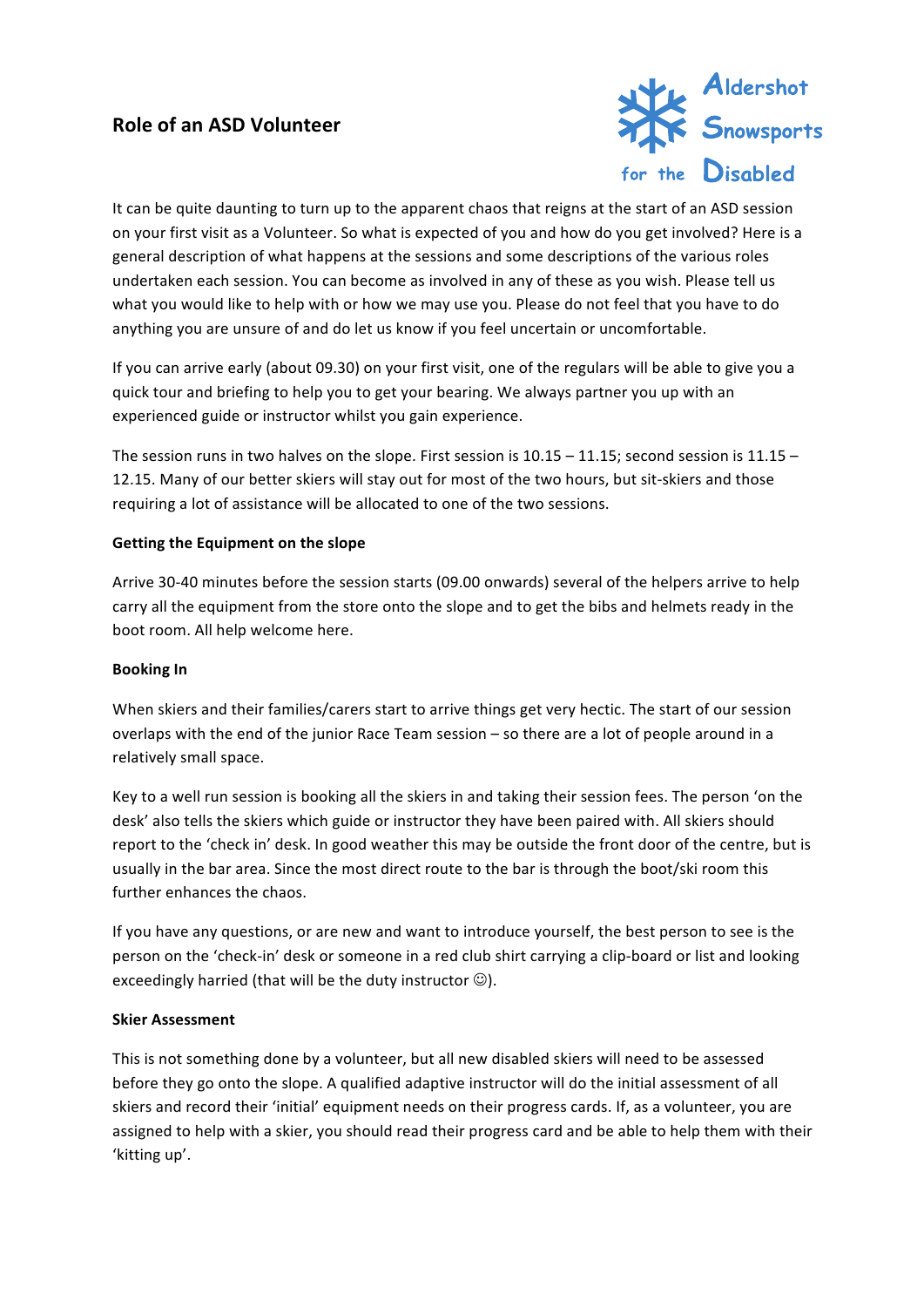### **Kitting up**

Each skier has to be 'kitted up'. Depending on their particular needs/disability they will need to be fitted with boots, skis or other equipment. Each skier's equipment needs are recorded on their progress/record cards. Helping get the skiers into their boots and setting up their skis is an essential and 'manic' part of the session. Learning how to help skiers is part of becoming a 'volunteer'. If you would like to, you can be trained to set up the skies and fit people in the correct boots. Some of our skiers will be using 'sit-skis' and an understanding of how they need to dress to use this equipment will be part of your training. You can then help the skier to the slope and help to prepare them for their sessions. Being alert to people having problems is key here. Many of our skiers have disabilities which make it hard for them to express their need for help, or may have physical impairments which make it hard for them to 'go and get' help. If you only identify someone with a problem and get one of the regulars to help  $-$  that in itself is a great help.

Every disabled skier will wear a Yellow bib. Helpers/guides will tend to use the Orange bibs. This helps to identify who is who out on the slope. For safety reasons we have the following dress requirements:

- Long sleeves must be worn to fully cover arms
- **.** Legs must be fully covered
- Gloves (that cover fingers) must be worn
- Sit skiers must wear fully enclosing footwear (no sandals, flip flops etc)
- We also highly recommend the use of ski helmet

### **The Skiing Session(s)**

Once skiers are 'kitted up' they will go out to the slope. Depending on their abilities and disabilities they will need help or will be quite independent. Some skiers, who arrive in a wheelchair, may go straight to the top of the middle slope (Slope 2), whilst they are signed in by their carers. This avoids adding to the chaos in the centre at the beginning of the session. They will be fitted into the sit-ski at the top of Slope 2.

Other skiers will proceed (with or without assistance to the top of Slope 2 where they will put on their skis and ski on Slope 2, or – if part of the race group – will ski across to Slope 1 which is the main slope with the big ramp. Some of these will need to be reminded to 'look' before skiing across Slope 1 to the lift.

Other skiers will walk down the steps to the bottom of Slope 2 and back up at the end of the session. Having someone to help them and/or carry their equipment is always appreciated  $-$  both at the beginning and the end of the sessions.

If you are aware of someone who is unable to climb the stairs either at the beginning or at the end, then do let the session organise know (or grab one of the instructors). We can always find a way of giving them a ride in a donut or a sit-ski.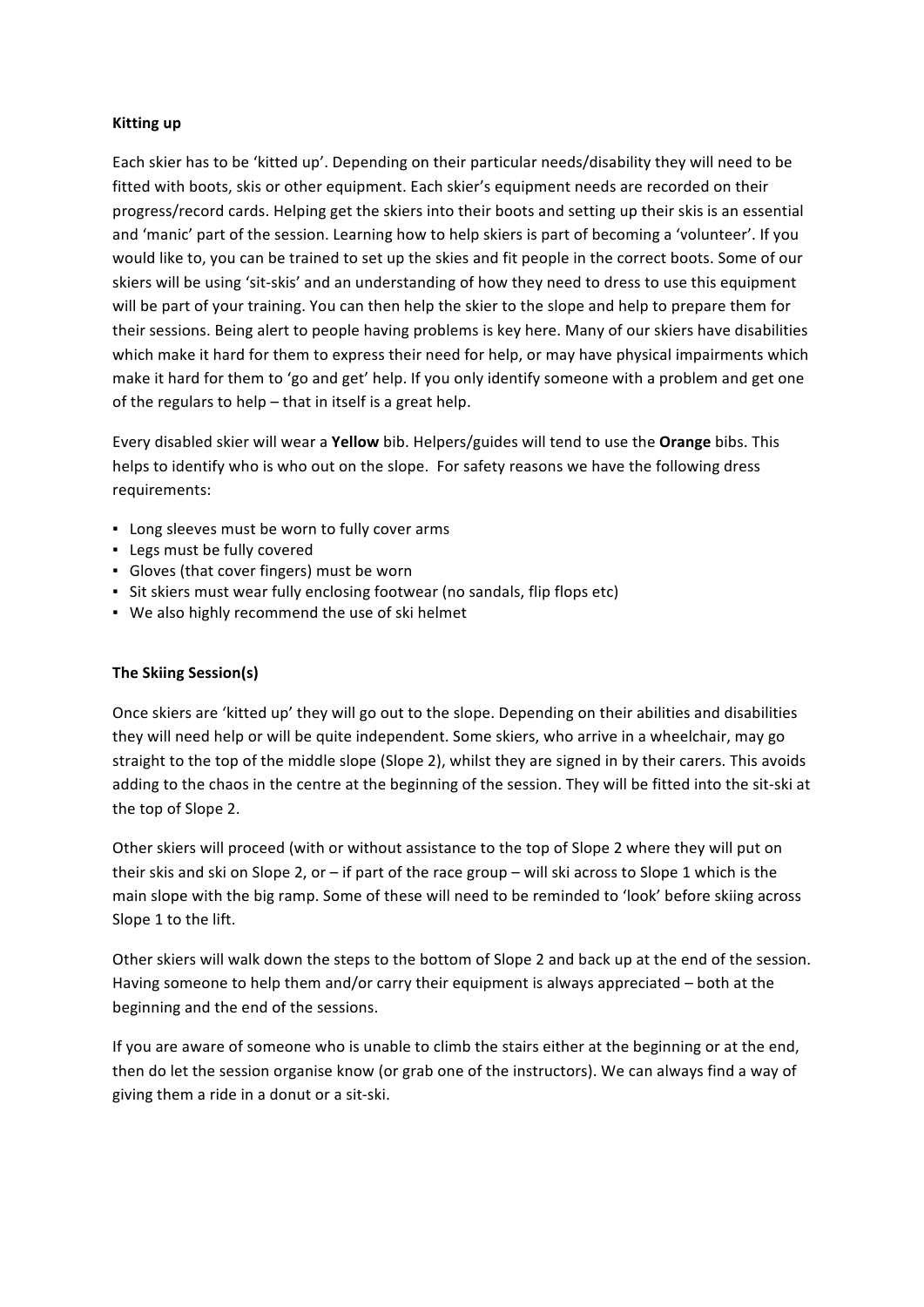## **Manning the lift**

One of the key areas which requires quite a bit of concentration is manning the lift. There will be a 'liftee' at the top and bottom of Slopes 1 and 2.

## **a) Slope 1 Liftees**

This is the slope with the race gates on and the big ramp. There will be someone at the top of the ramp and someone at the lift at the bottom. These people need to talk to each other and agree on what signs they will use if there are problems.

Since 2 hours is a long time to be concentrating as a 'liftee' we will try and arrange for relief. Sometimes things are just so hectic and helpers in such short supply that this isn't always possible. If you need relieving let one of the helpers know and they will go and see the slope organiser to arrange a relief.

Before you are asked to be a 'liftee' you will be given some training on the basics of how to stop and start the lift and what to do if something goes wrong. But don't ever be afraid to ask  $\odot$ .

## The Liftee at the bottom of Slope 1 will need to:

- Keep an eye on the skiers going up the lift and be ready to help any that have trouble getting on the lift.
- **STOP** the lift whenever you see a problem or think there might be one. Better safe than **sorry**.
- Stop the lift and hold the skiers back at the bottom if there are too many skiers on the platform at the top of the slope.
- Help control the skiers who have reached the bottom. They tend to stand around at the bottom making a superb target for those descending at speed. So, encouraging them to get into the queue properly is important. There will be guides skiing with the disabled skiers so don't be afraid to seek their help in this.
- Be alert to the physical and mental condition of the skiers on slope 1. Some tend to push beyond their limits and get very tired/hot/cold. If in doubt  $-$  get help.
- Be alert to what is happening on both slopes. You get a really good view of proceedings from the bottom of Slope 1 and may well see something that others haven't.

### The person at the top of Slope 1 will need to:

- Control the skiers waiting to ski at the top of the slope.
- Be alert to 'friction' between skiers. Many have learning difficulties and can be easily upset. Humour is the best tool.
- Get the liftee at the bottom to hold the queue if there are too many at the top. You can use one of the guides to ski down and alert the liftee.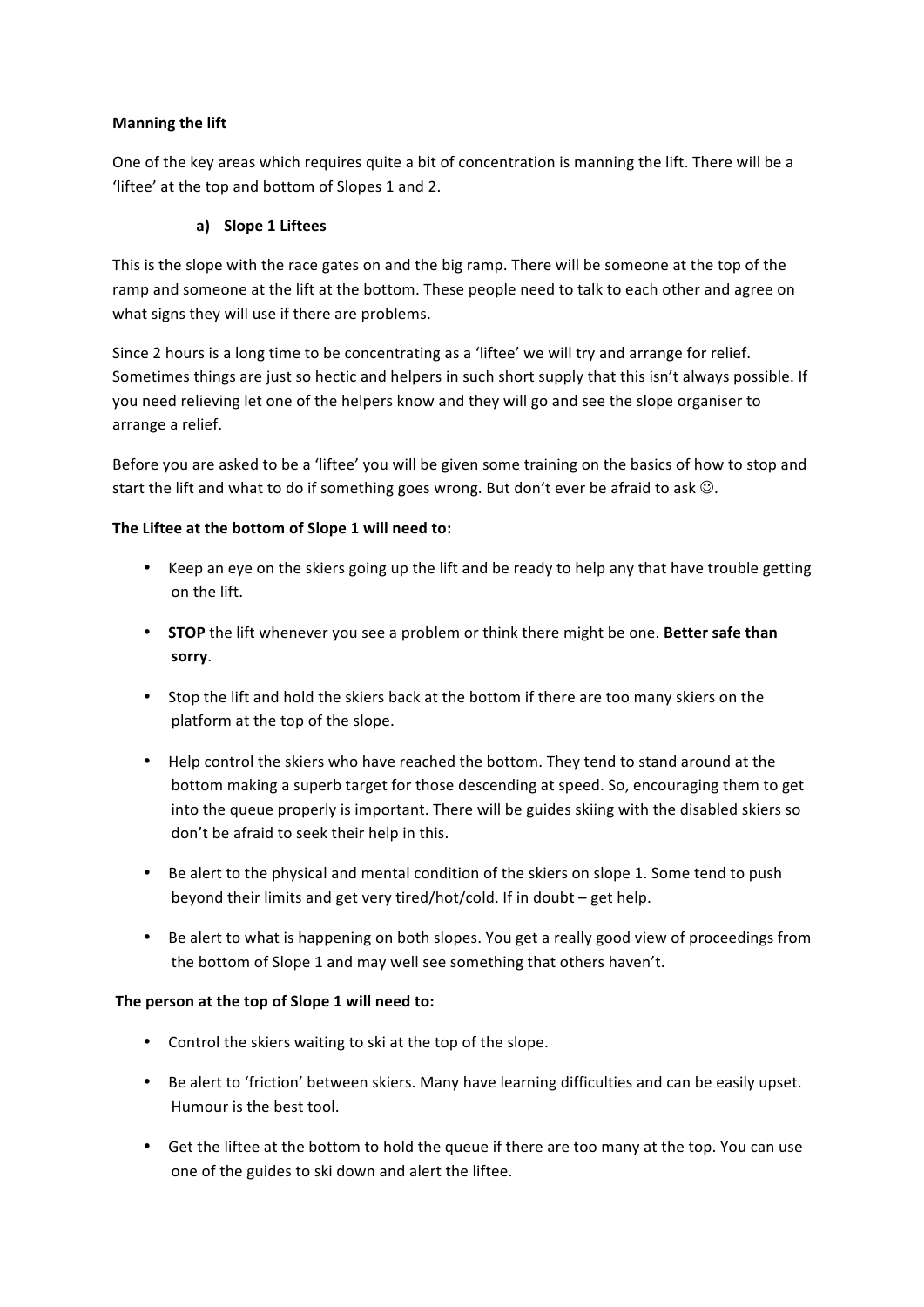- Be ready to **Stop** the lift if you see a problem.
- Be able to reset the lift if one of the skiers doesn't let go of the bar in time and trips the lift.

## **b) Slope 2 Liftees**

The people manning the Slope 2 lifts will usually be the more experienced guides/helpers. Slope 2 is used by those learning to ski, those with more severe disabilities and by the sit-skiers. So the range of issue is greater and more complex.

## The person(s) manning the lift at the bottom of Slope 2 will tend to be one of the most **experienced helpers (and physically robust) and will need to:**

- Be 'au fait' with the range of disabilities involved and be aware of the various needs of the skiers with regards to using the lift.
- Be able to speed up or slow down or stop the lift as appropriate.
- In particular be aware of skiers entering the slope having walked down the steps. Stop the lift if there is any danger of skier being hurt doing this.
- Be able to load sit-skis onto the lift.
- Keep an eye on the skiers going up the lift and be ready to help any that have trouble getting on the lift.
- Help control the skiers who have reached the bottom. They tend to stand around at the bottom making a superb target for those descending at speed. So, encouraging them to get into the queue properly is important. There will be guides skiing with the disabled skiers so don't be afraid to seek their help in this. The fact that there will also be heavy skit-skis operating makes this even more important.
- Be alert to the physical and mental condition of the skiers on Slope 2. Since most will be using the lift, the liftee is in a good position to spot problems.
- Be alert to the danger of Pomas hitting people (especially on the head in the case of sit skiers) as they are loaded onto the lift.
- Be alert to what is happening on both slopes. You get a really good view of proceedings from the bottom of Slope 2 and may well see something that others haven't.

## The Liftee at the top of Slope 2 will need to:

- Be ready to stop the lift whenever anyone using it gets into trouble.
- Be able to signal the liftee at the bottom to restart the lift and make sure that the Stop Button has been returned to the 'go' position.
- Be ready to stop the lift for a sit-skier to dismount especially if the 'release' does not work on the sit-ski.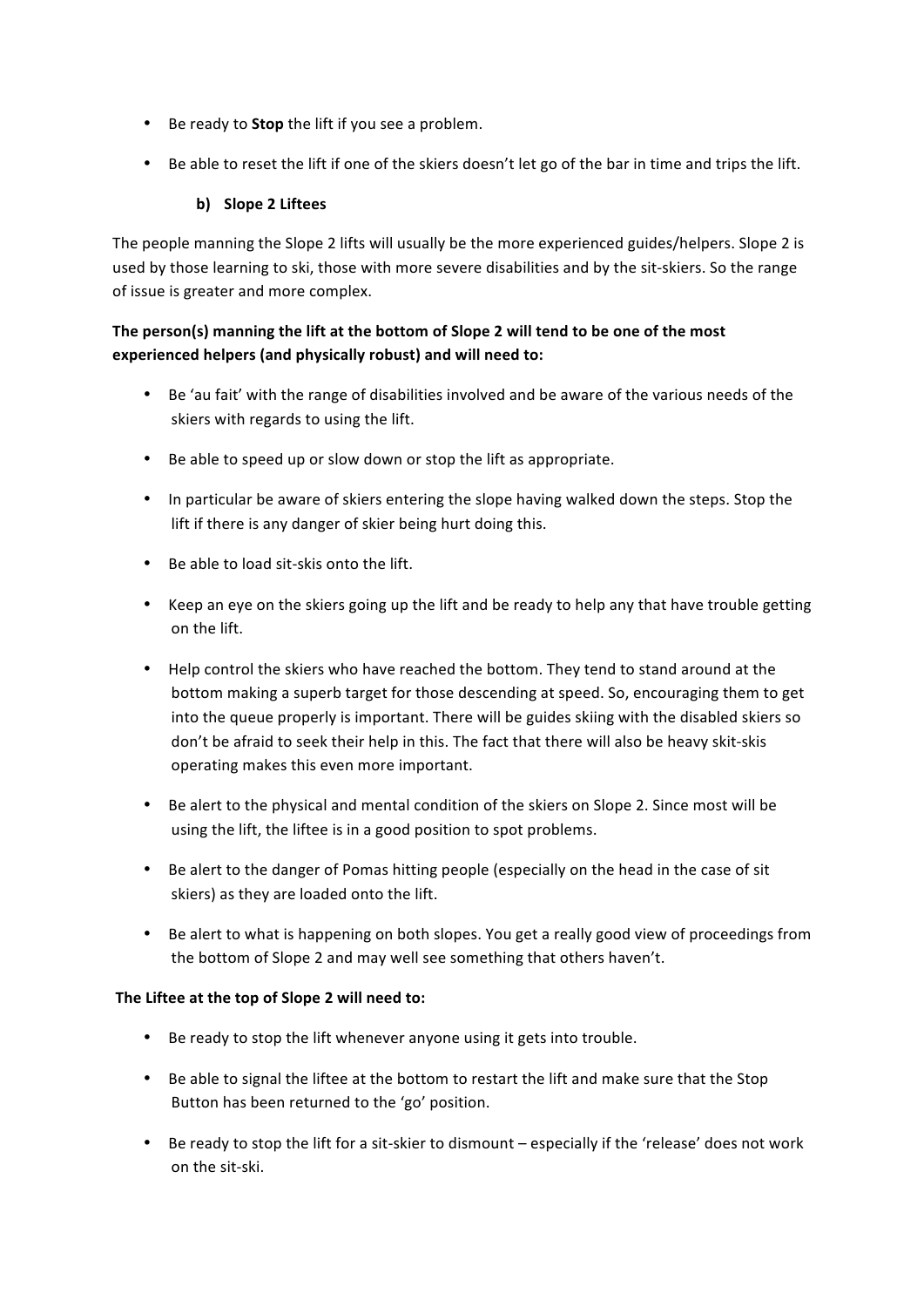- Control the skiers getting ready on the flat areas or at the top of the slope so they do not interfere with people trying to dismount the lift or set-off skiing.
- Be able to reset the lift if one of the skiers doesn't let go of the bar in time and trips the lift.
- Help people dismount at the top particularly at the end of the session when we try to send as many up the lift as can use it to save them walking up the stairs. Be ready to Stop and Re-Start the lift many times.

## **Helping with a skier (guiding)**

If you are a skier, you will be encouraged to get your skis on and help out with the disabled skiers. You will be paired up with a qualified instructor or an experienced guide. You will **not** be expected to teach, but can help the skiers to practice tasks set by the instructor (think of the role as comparable to a 'classroom assistance' supervised by a qualified teacher).

If you want to become an Adaptive Instructor you will be encouraged to do so. Training will be available and we will support you through getting your qualification.

If you do not wish to become an instructor  $-$  that is great too.

## **Being a dogsbody**

The 'dogsbody' is arguably the most important role out there. Every session things go wrong: kit needs changing; drinks need fetching; skiers need helping up and down steps; someone needs comforting; 'liftees' need relieving whilst they take a break; worn out liftees need replacing; equipment needs carrying; tidying up after the session needs doing; helping at the 'check-in'... the list is endless.

We all do a bit of 'dogsbodying' but having a few spare people to help out in these ways is great.

### **Eyes open wide**

Everyone needs to grow eyes in the back of their heads. There will always be something going on behind you – so the ability to spot problems before they occur and head them off is highly valued.

### **De-kitting**

When the skiers come back in after their sessions, they may need help de-kitting. We also have to ensure that all the boots, skis, bibs and helmets are put back in the proper places after the session.

Some of the skiers may need help back to their transport, or with getting wheelchairs out of the centre. Don't be afraid to ask if you see someone you think needs help.